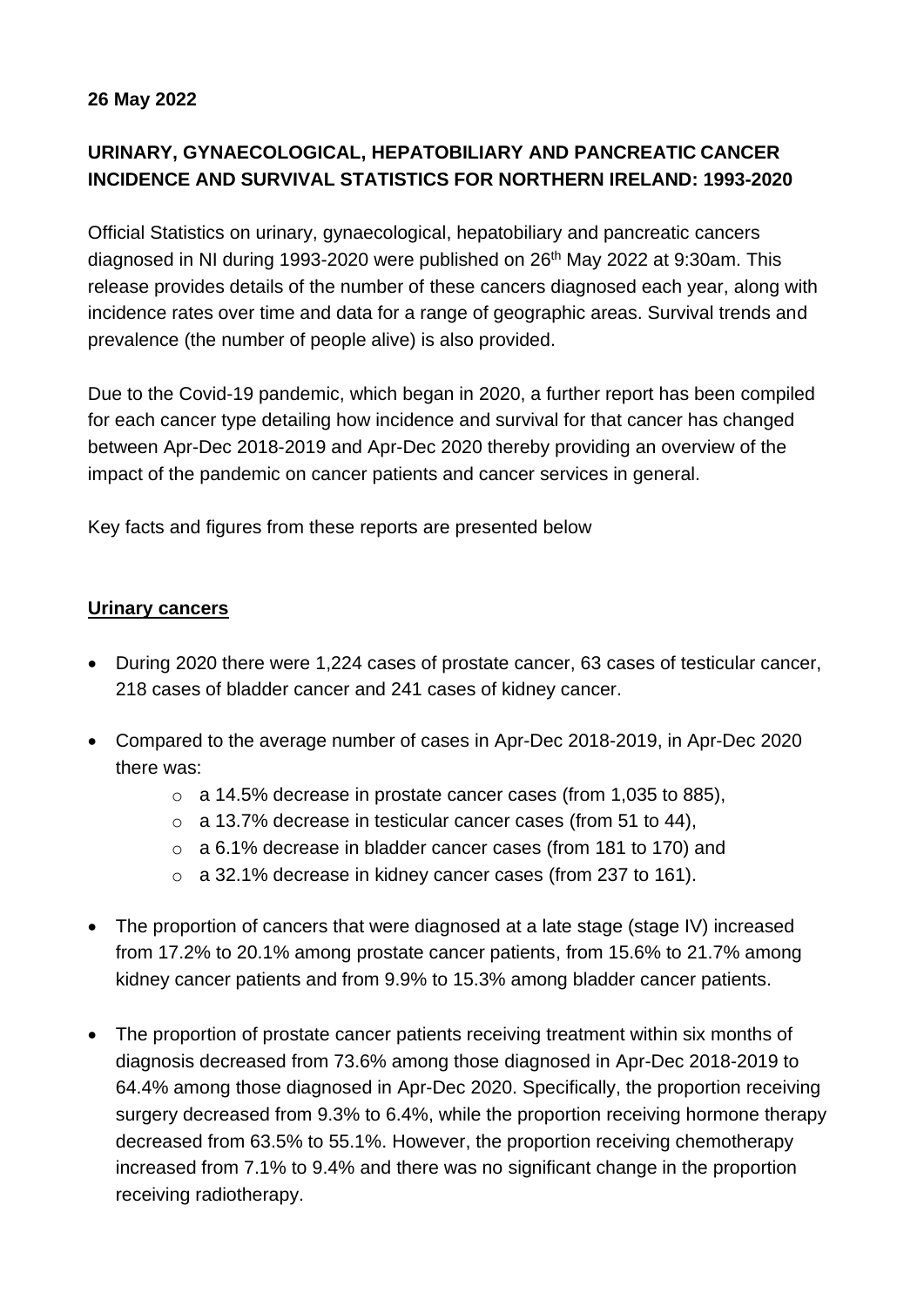- There were no significant changes in the proportion of bladder, kidney or testicular cancer patients receiving treatment within six months of diagnosis.
- For patients diagnosed in Apr-Dec 2020, three-month survival after diagnosis for each cancer type was as follows:
	- o Prostate cancer: 96.7%
	- o Bladder cancer: 85.9%
	- o Kidney cancer: 86.6%
	- o Testicular cancer: 97.7%

This represented a slight reduction in survival for all four cancer types compared to survival for patients diagnosed in Apr-Dec of 2018-2019. However, reductions were not large enough to conclusively indicate poorer survival prospects for patients diagnosed in 2020, but warrant further follow up of patients to determine their longer term outcomes.

### **Gynaecological cancers**

- During 2020 there were 73 cases of cervical cancer, 172 cases of ovarian cancer and 238 cases of uterine cancer.
- Compared to the average number of cases in Apr-Dec 2018-2019, in Apr-Dec 2020 there was:
	- o a 22.9% decrease in cervical cancer cases (from 70 to 54),
	- o a 23.9% decrease in ovarian cancer cases (from 163 to 124) and
	- o a 17.4% decrease in uterine cancer cases (from 213 to 176).
- The proportion of ovarian cancer patients diagnosed at a later stage (stages III/IV) increased between Apr-Dec 2018-2019 and Apr-Dec 2020 from 54.6% to 62.1%, while the proportion of uterine cancer patients diagnosed at these stages increased from 24.4% to 28.4%. There was no significant change in the stage at which cervical cancer patients were diagnosed.
- The proportion of uterine cancer patients receiving treatment within six months of diagnosis decreased from 89.2% among those diagnosed in Apr-Dec 2018-2019 to 81.8% among those diagnosed in Apr-Dec 2020. Specifically, the proportion receiving surgery decreased from 79.3% to 68.8%. However, the proportion receiving radiotherapy increased from 22.1% to 33.5%, while there was no significant change in the proportion receiving chemotherapy or hormone therapy.
- There were no significant changes in the proportion of cervical or ovarian cancer patients receiving treatment within six months of diagnosis.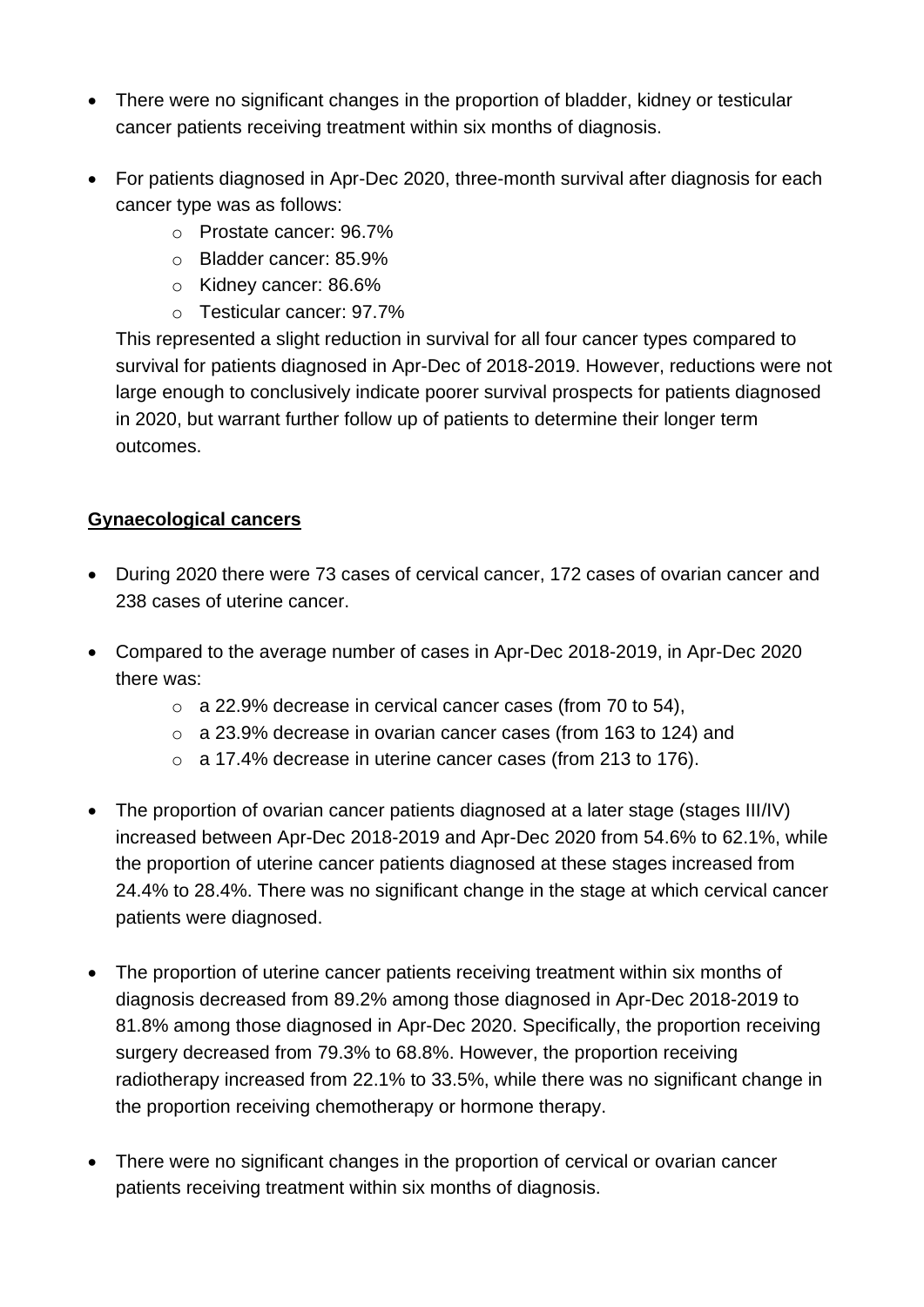- For patients diagnosed in Apr-Dec 2020, three-month survival after diagnosis for each cancer type was as follows:
	- o Cervical cancer: 100.0%
	- o Ovarian cancer: 81.3%
	- o Uterine cancer: 91.7%

This represented a slight reduction in survival for ovarian and uterine cancer compared to patients diagnosed in Apr-Dec of 2018-2019. However, reductions were not large enough to conclusively indicate poorer survival prospects for patients diagnosed in 2020, but warrant further follow up of patients to determine their longer term outcomes.

## **Hepatobiliary and pancreatic cancers**

- During 2020 there were 297 cases of pancreatic cancer, 132 cases of liver cancer and 127 cases of gallbladder cancer.
- Compared to the average number of cases in Apr-Dec 2018-2019, in Apr-Dec 2020 there was:
	- o a 13.9% increase in pancreatic cancer cases (from 201 to 229),
	- o a 19.2% decrease in liver cancer cases (from 120 to 97) and
	- o a 24.7% increase in gallbladder cancer cases (from 77 to 96).
- The proportion of pancreatic cancer patients diagnosed at a late stage (stage IV) increased from 48.8% to 55.0%, while the proportion of liver cancer patients diagnosed at stage IV increased from 21.7% to 30.9%. However, there was a reduction in the proportion of gallbladder cancers diagnosed at stage IV from 41.6% to 30.2%.
- The proportion of liver cancer patients receiving treatment within six months of diagnosis increased from 36.7% among those diagnosed in Apr-Dec 2018-2019 to 48.5% among those diagnosed in Apr-Dec 2020.
- There were no significant changes in the proportion of pancreatic or gallbladder cancer patients receiving treatment within six months of diagnosis.
- For patients diagnosed in Apr-Dec 2020, three-month survival after diagnosis for each cancer type was as follows:
	- o Pancreatic cancer: 49.1%
	- o Liver cancer: 64.2%
	- o Gallbladder cancer: 51.0%

This represented a slight, but inconclusive, reduction in pancreatic and gallbladder cancer survival and a slight but inconclusive improvement in liver cancer patient survival compared to survival of patients diagnosed in Apr-Dec of 2018-2019.